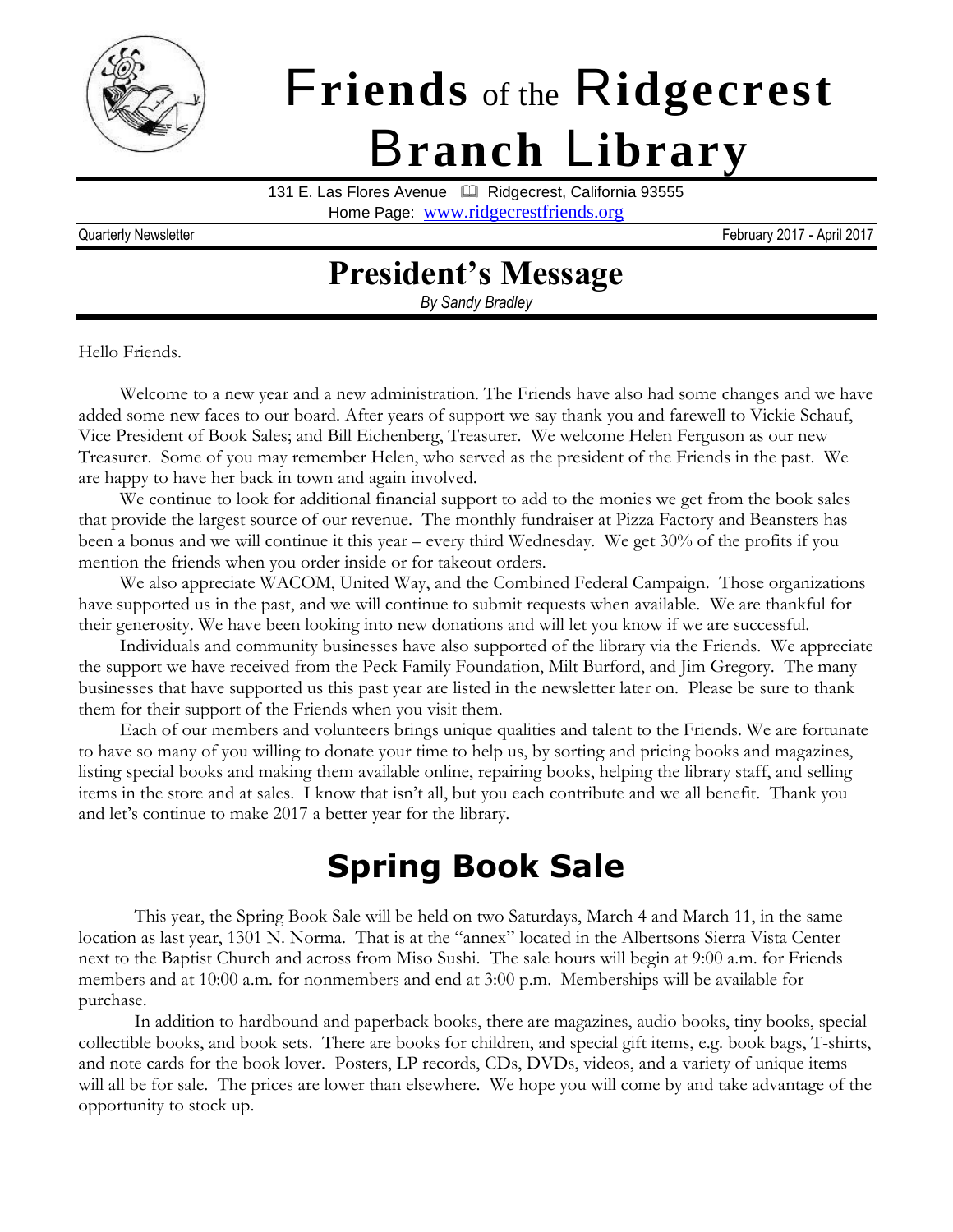

| Mon.   | Closed                |
|--------|-----------------------|
| Tues.  | 11:00 a.m.-7:00 p.m   |
| Wed.   | 11:00 a.m.-7:00 p.m   |
| Thurs. | 11:00 a.m.-7:00 p.m   |
| Fri.   | 9:00 a.m.-5:00 p.m.   |
| Sat.   | 9:00 a.m.-5:00 p.m.   |
| Sun.   | Closed                |
|        | Phone: (760) 384-5870 |

### Librarian's Corner

*By Charissa Wagner, Acting Branch Supervisor*

Welcome 2017! We are starting the year off with some big changes at the Kern County Library. First, our amazing and wonderful Director, Nancy Kerr, accepted a position as Director at the Bellingham Public Library in Washington State. For the last two years she was an awesome fighter and fabulous advocate for the Kern County Library and she is missed. Andie Apple, who was Assistant Director, has been named the Interim Director. Second, Mandy Walters (librarian at Southwest and co-founder of Advocates for Library Enhancement) has also left Kern County, accepting a position as Library Director at the Pend Oreille County Library District, also in Washington state (but clear across the state to the east). While we are excited for them to be moving to areas with considerably higher library support, it is sad to see them go.

The Ridgecrest Branch was one of three Kern County Library branches selected for the LSTA "We Tech So You Tick" grant. The grant will provide some wired furniture, collaboration table, Chrome Books, charging stations, and the largest component is Digital Literacy Classes. From February through May, we will be offering a series of classes on Saturdays at 3:30 pm. The first Saturday will be "Computer Basics" to cover the basics of what a computer is. The second Saturday will be "Setting Up An Email Address" to cover the basics of setting up and using email. The third Saturday will be "Word Basics" to cover the basics of using Microsoft Word. The fourth Saturday will be "Mobile Devices and Downloading eBooks" to cover the basics of using eBooks on mobile devices. These classes are free and will be the same every month. PLEASE let anyone you know who might be interested.

Planning is underway for events in March until July, which includes Summer Reading Challenge. This summer's theme is "Reading By Design" so we are trying to incorporate more arts and crafts and things that go along with "designing". We would love to have anyone interested in sharing their talents with our children, teens, or adults. If you like to draw, paint, craft, or design and would like to teach others, let me know! We are also looking for adult readers to sign up and complete our Summer Reading Challenge of 10 books. We had great participation from adults last summer and gave out some fantastic prizes. This year we are working to get even more fantastic prizes for adults. If you know of any businesses who would be willing to donate a prize for our Summer Reading Challenge finisher drawings, please let me know.

#### DIGITAL LITERACY CLASSES

Saturdays at 3:30 p.m. from February through May

- **1st Saturday: Computer Basics**
- 2nd Saturday: Setting Up And Using Email
- 3rd Saturday: Word Basics (Microsoft Word)
- **4th Saturday: Mobile Devices & Downloading eBooks**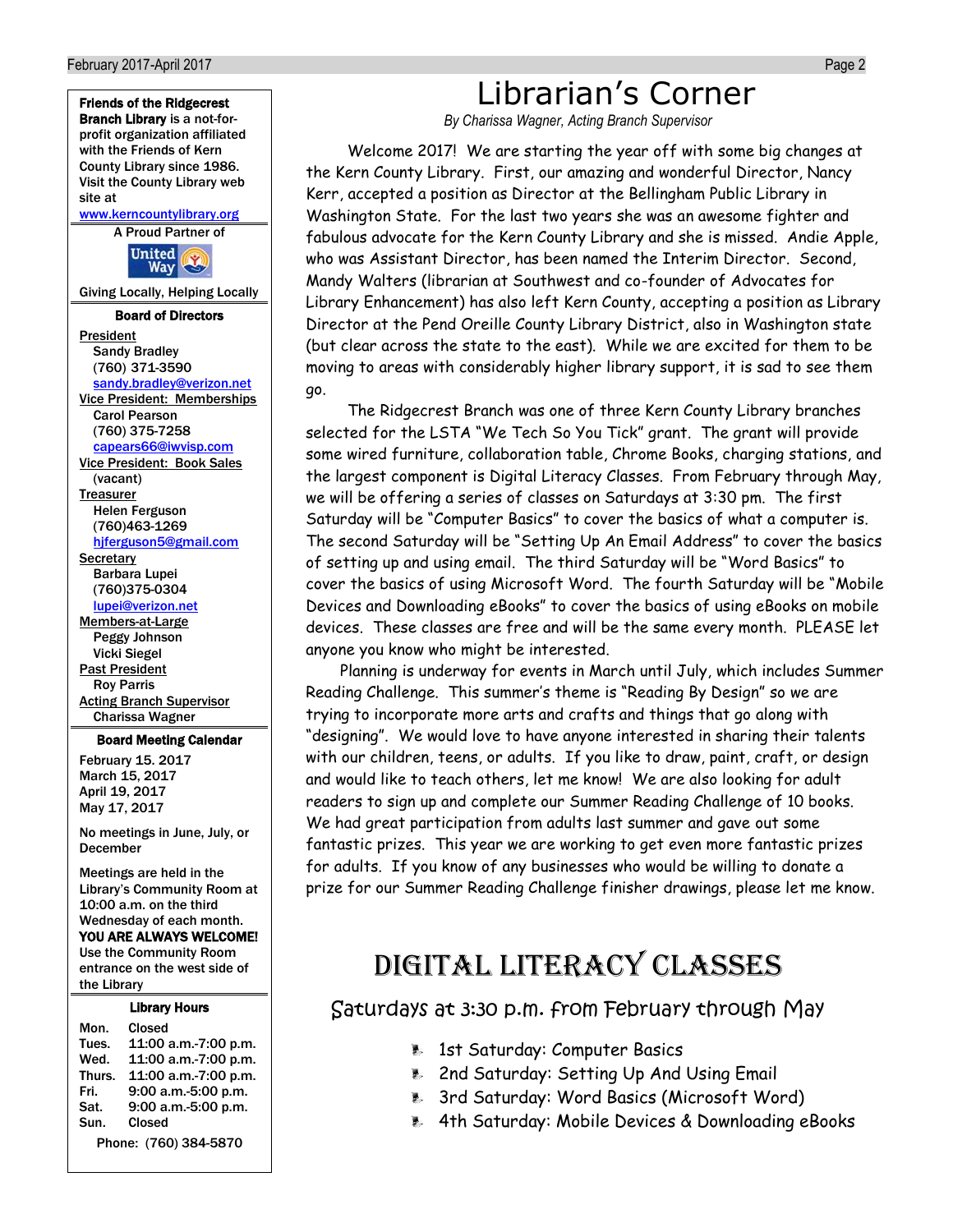## **Membership News**

*By Carol Pearson, Vice-President–Memberships*

As we begin 2017, we would like to acknowledge generous members who contributed \$50 (Sponsor level) or more as they renewed their membership during 2016.

| <b>Margaret Anderson</b> | <b>Irene Dodson</b>                  | <b>Naomi Norris</b>               |
|--------------------------|--------------------------------------|-----------------------------------|
| <b>Mary Atkinson</b>     | <b>K A Donahue</b>                   | <b>Alexander Rogers</b>           |
| <b>Elizabeth Babcock</b> | <b>Cleona Dowander</b>               | <b>Linda Rolfs</b>                |
| <b>Jeanne Backman</b>    | Michael Ford & D. Moliterno          | <b>Vivian Ryno</b>                |
| <b>Donald Baldwin</b>    | <b>Hester Grove</b>                  | <b>Sharon &amp; Paul Smith</b>    |
| Ken & Nani Banks         | Carol & Gary Hewer                   | <b>Don Snyder</b>                 |
| <b>Henry Blecha</b>      | <b>Sharon Juarez</b>                 | Sylvia Sotomayor                  |
| Debby & Frank Buffum     | <b>Pat Kleinschmidt</b>              | <b>Craig Stump</b>                |
| Dan & Brenda Burnett     | Mary & Dan Kus                       | <b>Vicky Schauf &amp; Michael</b> |
| <b>Ruth Cooper</b>       | <b>Ann Lenz</b>                      | <b>Delaney</b>                    |
| Tom & Teresa Cooper      | <b>Barbara Lupei</b>                 | <b>Janet Warner</b>               |
| Don & Erma Cortichiato   | <b>Dorilee Magliari</b>              | Susi Ziegler                      |
| Erika Cunningham         | <b>Charles &amp; Louise McIntosh</b> |                                   |
| <b>Dolores DiPol</b>     | <b>Elaine Miller</b>                 |                                   |
| Rod & Judy Ditzler       | Merritt Mullen & Jo Yasuko           |                                   |
|                          |                                      |                                   |

Your renewal date should appear on your mailing address but I will not have the opportunity to highlight it if you need to renew. As always, I will send renewal notices via postcard or email to remind you but it helps a lot when you notice it and respond. **When you do renew, please include "Friends" on your envelope address so library staff can quickly route it to us**.

| <b>FRIENDS OF THE LIBRARY APPLICATION FOR MEMBERSHIP</b>                                                                                           |                                           |                                                         |  |  |
|----------------------------------------------------------------------------------------------------------------------------------------------------|-------------------------------------------|---------------------------------------------------------|--|--|
| Date:                                                                                                                                              | <b>Memberships Are Renewable Annually</b> |                                                         |  |  |
| <b>Organization/Business Name:</b><br>(Business memberships start at the \$50                                                                      |                                           |                                                         |  |  |
| illee<br>∏ rs<br><b>Individual Name:</b>                                                                                                           |                                           |                                                         |  |  |
| <b>Mailing Address:</b>                                                                                                                            |                                           |                                                         |  |  |
|                                                                                                                                                    |                                           |                                                         |  |  |
| <b>Phone:</b>                                                                                                                                      | <b>Email:</b>                             |                                                         |  |  |
| <b>Type of Membership (check one):</b><br><b>Please make check payable to:</b>                                                                     |                                           |                                                         |  |  |
|                                                                                                                                                    |                                           | <b>Friends of the Ridgecrest Branch Library</b>         |  |  |
| <b>New Member</b>                                                                                                                                  |                                           |                                                         |  |  |
|                                                                                                                                                    |                                           | <b>Please mail or bring to:</b>                         |  |  |
| <b>Renewal</b>                                                                                                                                     |                                           | <b>Ridgecrest Branch Library</b>                        |  |  |
| <b>131 E. Las Flores</b>                                                                                                                           |                                           |                                                         |  |  |
| <b>Ridgecrest, CA 93555</b><br>Other Contribution  \$                                                                                              |                                           |                                                         |  |  |
| I am interested in helping in Friends of the Ridgecrest Branch Library activities. I am especially interested in <i>[check all</i><br>that apply). |                                           |                                                         |  |  |
| <b>Annual Book Sales</b>                                                                                                                           | <b>Writing for the Newsletter</b>         | <b>Answering E-mail</b>                                 |  |  |
| <b>Ongoing Book Sale in the Library</b>                                                                                                            | <b>□ Internet Book Sales</b>              | <b>Becoming a Board Member</b>                          |  |  |
| <b>Ongoing Magazine Sale in the Library</b>                                                                                                        | $\square$ Special Events                  | $\Box$ I don't know what I'm interested in, please call |  |  |
| <b>Pricing Books for Sale</b>                                                                                                                      |                                           | me                                                      |  |  |